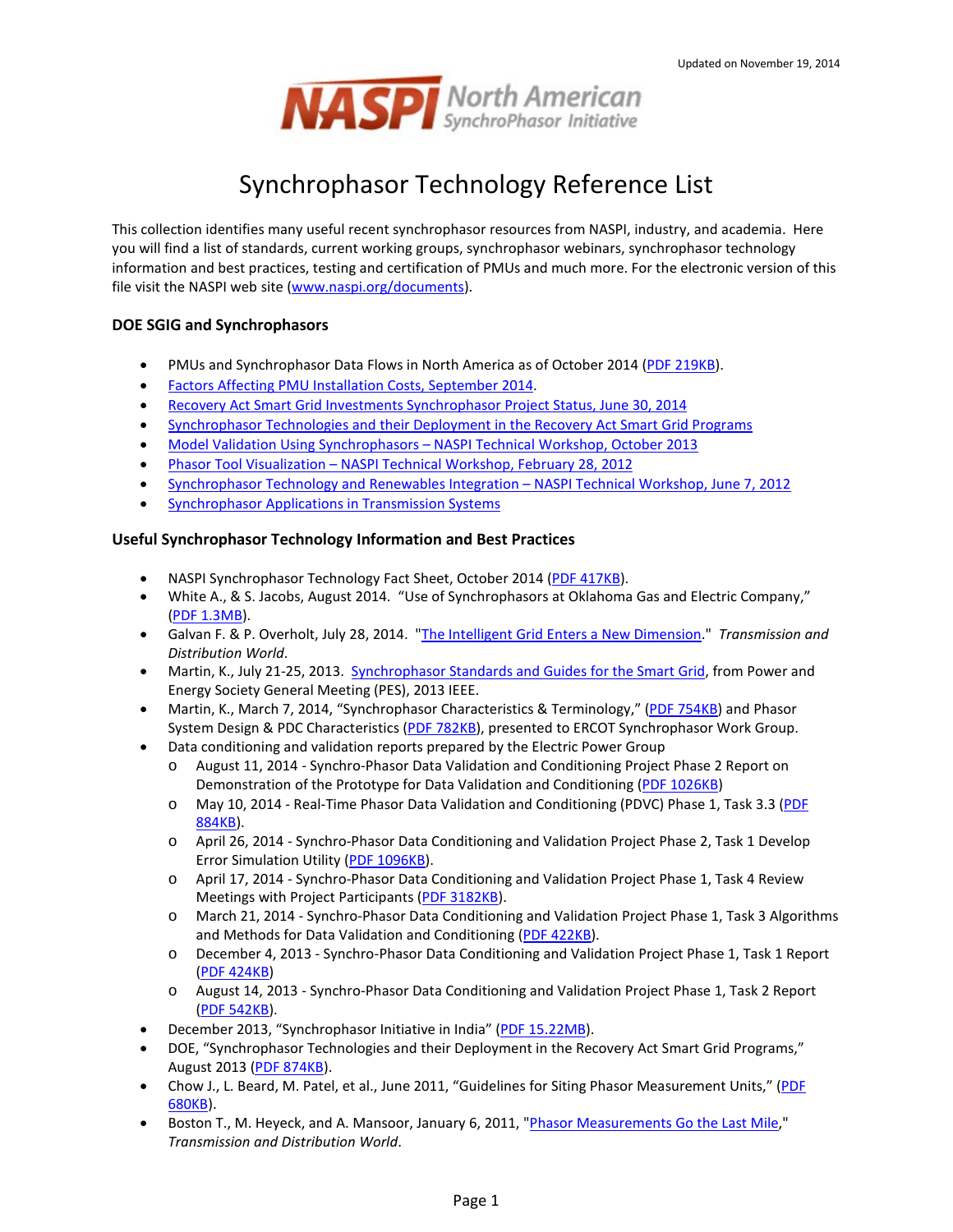

- Patel M., S. Aivaliotis, E. Allen, et al., October 2010. NERC Real-Time Application of Synchrophasors for [Improving Reliability.](https://www.naspi.org/File.aspx?fileID=519)
- Becker D., May 2010, "Harmonizing the International Electrotechnical Commission Common Information [Model \(CIM\) and 61850 Key to Achieve Smart Grid Interoperability Objectives,](https://www.naspi.org/File.aspx?fileID=529)" EPRI.
- Novosel D., V. Madani, B. Bhargava, V. Khoi & J. Cole, January-February 2008, "Dawn of the Grid [Synchronization.](https://www.naspi.org/File.aspx?fileID=526)" *Power and Energy Magazine*, IEEE, vol.6, no.1, pp.49-60.
- Synchrophasor Technology Glossary of Terms [\(PDF 325KB\)](https://www.naspi.org/File.aspx?fileID=541).
- Phadke, A.G. & R.M. de Moraes, September-October 2008. ["The Wide World of Wide-area](https://www.naspi.org/File.aspx?fileID=527)  [Measurement,"](https://www.naspi.org/File.aspx?fileID=527) *Power and Energy Magazine*, IEEE, vol. 6, no. 5, pp. 52-65.
- [The IEEE Conformity Assessment Program \(ICAP\).](http://ieee-icap.org/)
- October 17, 2013, "North American Synchrophasor Initiative Report of Task Force on Testing and Certification Final Report," [\(PDF 309KB\)](https://www.naspi.org/File.aspx?fileID=1149).

#### **NASPI Presentations**

- Silverstein, A., March 2014, "Synchrophasor Technology and Human Performance in the Control Room," presented to NERC Human Performance Conference Workshop on Improving Human Performance and Increasing Bulk Power System Reliability [\(PDF 873KB\)](https://www.naspi.org/File.aspx?fileID=1269).
- Silverstein, A., December 2013, "NASPI and Synchrophasor Technology Progress," presented to the NERC OC-PC Meeting [\(PDF 3.31MB\)](https://www.naspi.org/File.aspx?fileID=1216).
- Silverstein, A., December 2011, "NASPI Update and Technology Roadmap," presented to the NERC Planning and Operating Committees [\(PDF 1,509KB\)](https://www.naspi.org/File.aspx?fileID=745).
- White, A. & S. Chisholm, June 2011, "SynchroPhasor Use at OG&E," presented to the NERC Operating Committee [\(PDF 1,529KB\)](https://www.naspi.org/File.aspx?fileID=416).
- Silverstein, A., J. Dagle & A. Johnson, June 2011, "NASPI Synchrophasors and Security," presented to the NERC Critical Infrastructure Protection Committee [\(PDF 1,444KB\)](https://www.naspi.org/File.aspx?fileID=523).
- Kosterev, D. & J Undrill, June 2011, "Oscillations in Power Systems," presented to the NERC Operating Committee [\(PDF 1,493KB\)](https://www.naspi.org/File.aspx?fileID=521).
- Patel, M., June 2011, "Eastern Interconnection Wide Area SynchroPhasor Angles Baselining Study," presented to the NERC Planning Committee [\(PDF 1,181KB\)](https://www.naspi.org/File.aspx?fileID=524).
- Bilke T., March 2011, "SynchroPhasor Value to Operations," presented to the NERC Operating Committee [\(PDF 4MB\)](https://www.naspi.org/File.aspx?fileID=520).
- Kosterev D., March 2011, "Using Synchro-Phasors to Improve Dynamic Models of Electrical Loads," presented to the NERC Planning Committee [\(PDF 741KB\)](https://www.naspi.org/File.aspx?fileID=522).
- Johnson A., R Bravo, & S. Robles, December 2010, "Operating the Grid Better with Phasor Data -- Understanding FIDVR," presented to the NERC Operating Committee [\(PDF 619KB\).](https://www.naspi.org/File.aspx?fileID=530)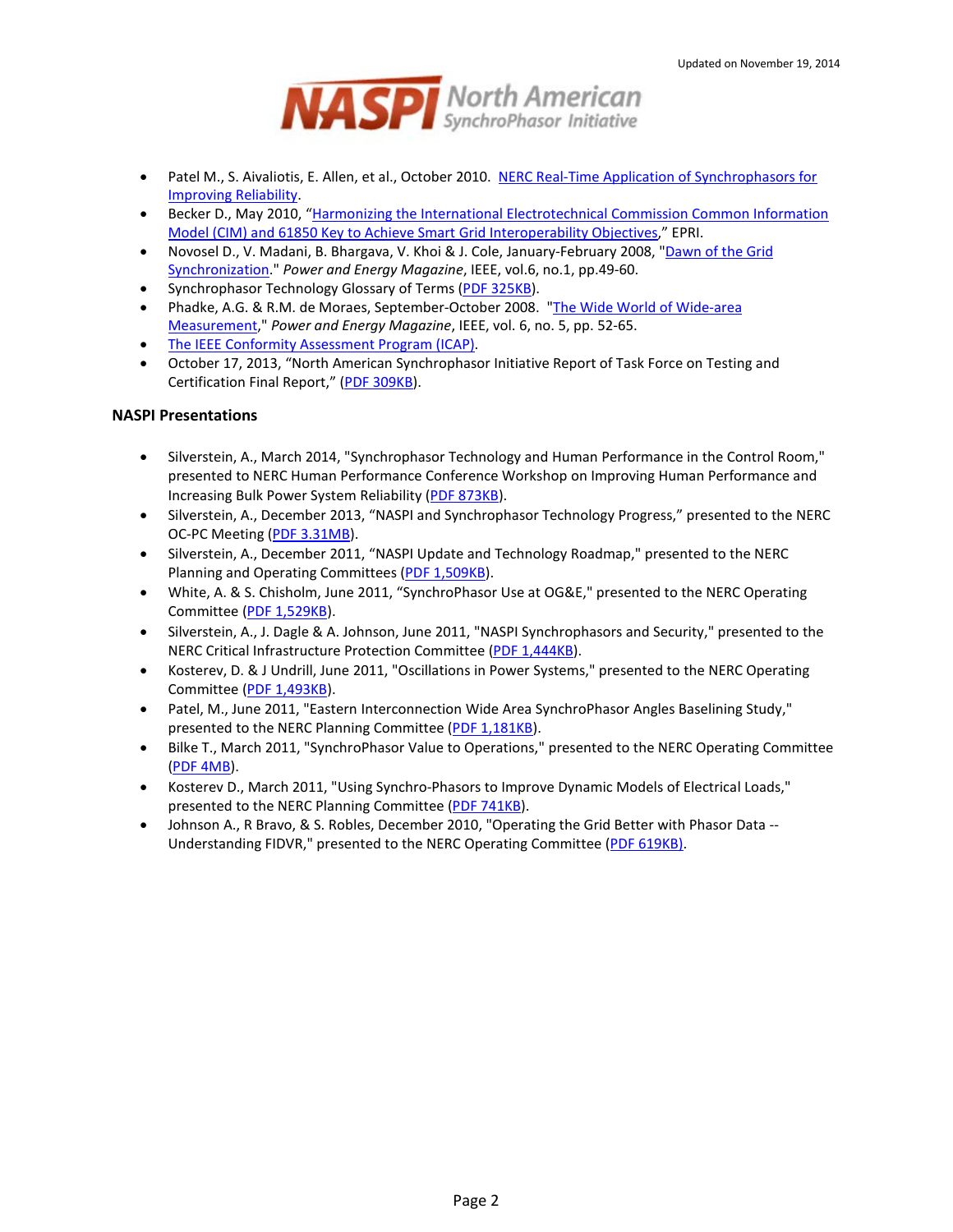

#### **NASPI Technical Workshops** (see also final technical reports listed in the SGIG section above)

- March 10, 2014[, NASPI PDC Configuration Workshop, Knoxville, TN](https://www.naspi.org/site/Module/Meeting/Forms/General.aspx?m__ID=MEETING&meetingid=323)
- October 22, 2013[, NASPI Technical Workshop Model Validation Using Synchrophasor Data, Rosemont,](https://www.naspi.org/site/Module/Meeting/Forms/General.aspx?m__ID=MEETING&meetingid=304)
- October 16, 2012[, NASPI 61850-90-5 Technical Report and Tutorial Workshop in Atlanta, GA](https://www.smartgrid.gov/recovery_act/program_impacts/applications_synchrophasor_technology)
- June 7, 2012 [NASPI-NREL Synchrophasor Technology and Renewables Integration Technical Report and](https://www.smartgrid.gov/recovery_act/program_impacts/applications_synchrophasor_technology)  [Workshop –](https://www.smartgrid.gov/recovery_act/program_impacts/applications_synchrophasor_technology) Denver, CO
- Visualization, February 28, 2012[, NASPI Phasor Tools Visualization Technical Report and Workshop,](https://www.smartgrid.gov/recovery_act/program_impacts/applications_synchrophasor_technology)  [Orlando, FL](https://www.smartgrid.gov/recovery_act/program_impacts/applications_synchrophasor_technology)
- IEEE-PES Tutorial Synchrophasor Fundamentals, July 21-25, 2013, [Synchrophasor Fundamentals: from](https://www.naspi.org/File.aspx?fileID=1147)  [Computation to Implementation, IEEE PES General Meeting, Prof. Mario Paolone](https://www.naspi.org/File.aspx?fileID=1147)

## **NASPInet**

- January 2010, "Use Case Report for NASPInet Data Bus and Phasor Gateway Specifications," v0.10 [\(PDF](https://www.naspi.org/File.aspx?fileID=542)  [526KB\)](https://www.naspi.org/File.aspx?fileID=542).
- May 2009 "Data Bus Technical Specifications for North American SynchroPhasor Initiative Network (NASPInet)," [\(PDF 1,863KB\)](https://www.naspi.org/File.aspx?fileID=587).
- May 2009, "Phasor Gateway Technical Specifications for North American SynchroPhasor Initiative Network (NASPInet)," [\(PDF 2,000KB\)](https://www.naspi.org/File.aspx?fileID=590).
- Chassin, D., R. Carroll & D. Bakken, July 2008, "NASPI Phasor Gateways and Their Relationship to Phasor Data Concentrators," [\(Word 31KB\)](https://www.naspi.org/File.aspx?fileID=601).
- **Hu, Y. & M. Donnelly, June 2009, "Report on Final NASPInet Architecture Specifications," [\(PDF 563KB\).](https://www.naspi.org/File.aspx?fileID=694)**
- Bobba, R., E. Heine, H. Khurana, & T. Yardley, "Exploring a Tiered Architecture for NASPInet," [\(PDF 287KB\)](https://www.naspi.org/File.aspx?fileID=1297).

#### **Synchrophasor-Related Webinars**

- Srivastava, A., May 6, 2014. Washington State University, PSERC Public Webinar: Testing and Validation [of Synchrophasor Devices and Applications.](http://www.google.com/url?sa=t&rct=j&q=&esrc=s&source=web&cd=7&cad=rja&uact=8&ved=0CE4QFjAG&url=http%3A%2F%2Fwww.pserc.wisc.edu%2Fdocuments%2Fgeneral_information%2Fpresentations%2Fpserc_seminars%2Fannouncements%2F2014_webinars%2FSrivastava_PSERC_Webinar_May_2014_Intro.pdf&ei=PEH-U5GDNMX8yQSe_4KADA&usg=AFQjCNHMJblo7jb4n9ffRwyHt7_LBpo14A&sig2=AKDf5i5K2QNFtZ20aTP4jg&bvm=bv.74035653,d.aWw)
- Myrda P. & S. Sternfeld, December 2013. Smart Grid Information Sharing Webcast: Synchrophasor Communications Infrastructure [\(PDF 520KB\)](https://www.naspi.org/File.aspx?fileID=1313).
- Giri, J., October 11, 2012. [Enhanced Power Grid Operations with Synchrophasors](https://www.youtube.com/watch?v=VMEKX_1U8dg)**.**
- Biswas, S., Fundamentals of Synchrophasor Technology and Its Applications; [Lecture Module-1](https://www.youtube.com/watch?v=4OQUzSeVIjA) --Motivation for Synchrophasor Technology[, Lecture Module-2](https://www.youtube.com/watch?v=qqcTGGV39AA) -- Synchrophasor Fundamentals, [Lecture](https://www.youtube.com/watch?v=3SLk6WGCXX8)  [Module-3](https://www.youtube.com/watch?v=3SLk6WGCXX8) - Synchrophasor Technology Applications, Lectur[e Module-3a](https://www.youtube.com/watch?v=U2cPgKoVJb4) -- An Example of a Real Time Voltage Stability Application – RT-VSM Tool, [Lecture Module-4](https://www.youtube.com/watch?v=gifk7DKo6uU) -- Synchrophasor Device (PMU) Testing.
- Elsayed, A., February 1, 2014, [Implementing IEEE C37.118 Synchrophasor Standard for Power Data](https://www.youtube.com/watch?v=SVdF2FlREAY)  [Concentrators \(PDCs\) with Multiple Power Monitoring Units \(PMUs\).](https://www.youtube.com/watch?v=SVdF2FlREAY)
- Faris, T., [Synchrophasor Applications Using MATLAB.](http://www.mathworks.com/company/events/conferences/energy-utilities-virtual-conference/2012/proceedings/synchrophasor-applications-using-matlab.html)